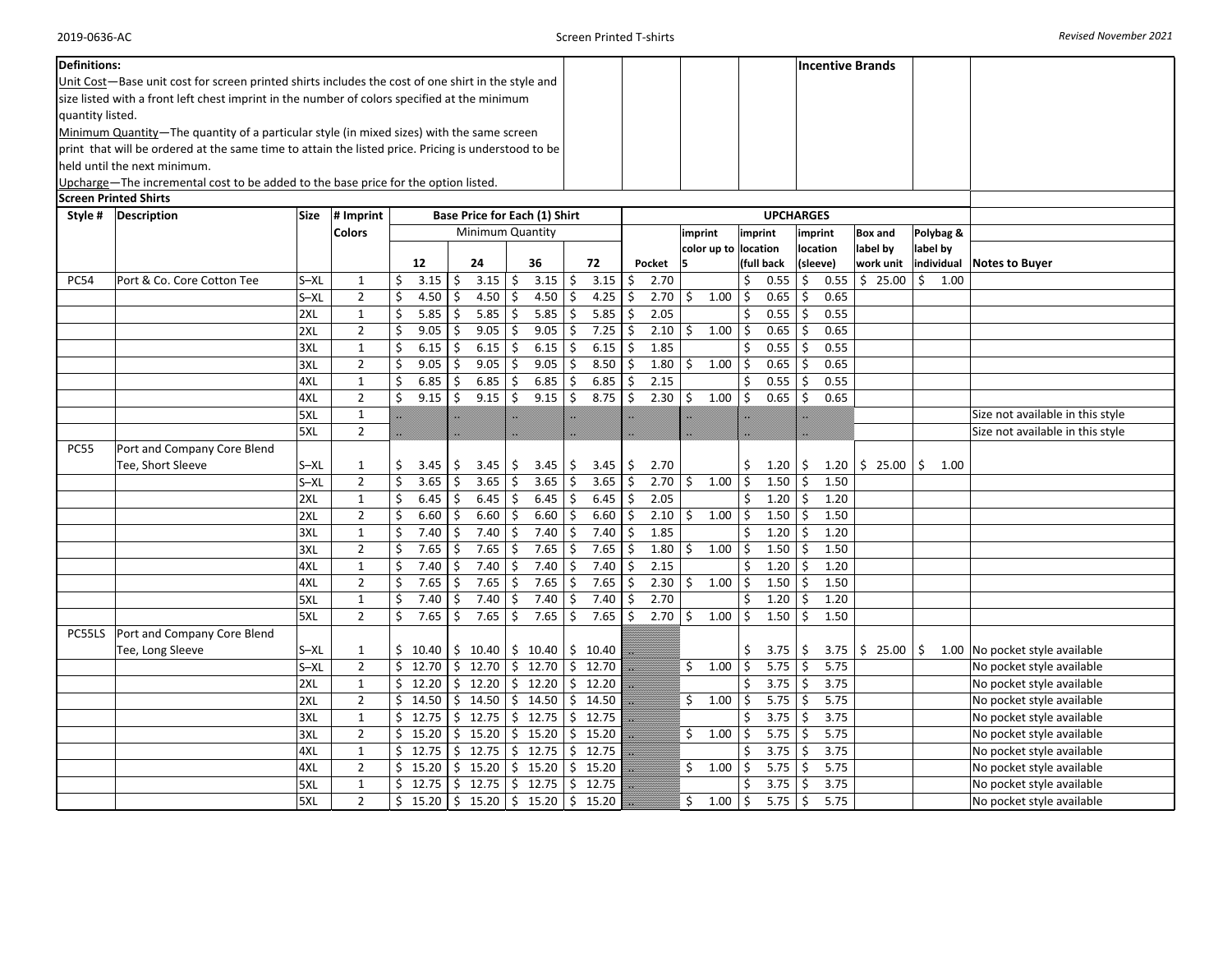| Style # | <b>Description</b>                    | <b>Size</b> | # Imprint      |     |       |              | Base Price for Each (1) Shirt |                         |       |                  |       |        |    |                      |                         | <b>UPCHARGES</b> |                                 |                |            |                                  |
|---------|---------------------------------------|-------------|----------------|-----|-------|--------------|-------------------------------|-------------------------|-------|------------------|-------|--------|----|----------------------|-------------------------|------------------|---------------------------------|----------------|------------|----------------------------------|
|         |                                       |             | <b>Colors</b>  |     |       |              | Minimum Quantity              |                         |       |                  |       |        |    | imprint              | imprint                 |                  | imprint                         | <b>Box and</b> | Polybag &  |                                  |
|         |                                       |             |                |     |       |              |                               |                         |       |                  |       |        |    | color up to location |                         |                  | location                        | label by       | label by   |                                  |
|         |                                       |             |                |     | 12    |              | 24                            |                         | 36    |                  | 72    | Pocket | 15 |                      |                         | (full back       | (sleeve)                        | work unit      | individual | <b>Notes to Buyer</b>            |
| PC380   | Port & Company Performance            |             |                |     |       |              |                               |                         |       |                  |       |        |    |                      |                         |                  |                                 |                |            |                                  |
|         | Tee, Short Sleeve                     | $S - XL$    | $\mathbf{1}$   | \$  | 4.20  | S            | 4.20                          | \$                      | 4.20  | \$               | 4.20  |        |    |                      | \$                      | 1.65             | \$<br>1.65                      | \$25.00        | \$         | 1.00 No pocket style available   |
|         |                                       | $S - XL$    | $\overline{2}$ | \$  | 4.25  | \$           | 4.25                          | $\overline{\mathbf{S}}$ | 4.25  | $\overline{\xi}$ | 4.25  |        | \$ | 1.00                 | $\overline{\mathbf{S}}$ | 2.20             | $\overline{\mathsf{S}}$<br>2.20 |                |            | No pocket style available        |
|         |                                       | 2XL         | $\mathbf 1$    | \$  | 5.45  | \$           | 5.45                          | \$                      | 5.45  | \$               | 5.45  |        |    |                      | \$                      | 1.65             | \$<br>1.65                      |                |            | No pocket style available        |
|         |                                       | 2XL         | $\overline{2}$ | Ś   | 5.55  | \$           | 5.55                          | \$                      | 5.55  | \$               | 5.55  |        | \$ | 1.00                 | \$                      | 2.20             | \$<br>2.20                      |                |            | No pocket style available        |
|         |                                       | 3XL         | $\mathbf 1$    | \$  | 6.35  | Ś.           | 6.35                          | \$                      | 6.35  | \$               | 6.35  |        |    |                      | Ś.                      | 1.65             | Ś.<br>1.65                      |                |            | No pocket style available        |
|         |                                       | 3XL         | $\overline{2}$ | Ś.  | 6.45  | Ś.           | 6.45                          | \$                      | 6.45  | \$               | 6.45  |        | \$ | 1.00                 | \$                      | 2.20             | Ś.<br>2.20                      |                |            | No pocket style available        |
|         |                                       | 4XL         | $\mathbf{1}$   | \$  | 6.80  | Ś            | 6.80                          | Ś                       | 6.80  | Ś                | 6.80  |        |    |                      | \$                      | 1.65             | 1.65<br>\$                      |                |            | No pocket style available        |
|         |                                       | 4XL         | $\overline{2}$ | Ś.  | 7.20  | Ś.           | 7.20                          | Ś                       | 7.20  | Ś.               | 7.20  |        | \$ | 1.00                 | Ŝ.                      | 2.20             | \$<br>2.20                      |                |            | No pocket style available        |
|         |                                       | 5XL         | $\mathbf{1}$   |     |       |              |                               |                         |       |                  |       |        |    |                      |                         |                  |                                 |                |            | Size not available in this style |
|         |                                       | 5XL         | $\mathbf 2$    |     |       |              |                               |                         |       |                  |       |        |    |                      |                         |                  |                                 | \$25.00        |            | Size not available in this style |
|         | PC380LS Port & Company Performance    |             |                |     |       |              |                               |                         |       |                  |       |        |    |                      |                         |                  |                                 |                |            |                                  |
|         | Tee, Long Sleeve                      | $S - XL$    | $\mathbf{1}$   | \$  | 6.15  | \$           | 6.15                          | \$                      | 6.15  | \$               | 6.15  |        |    |                      | \$                      | 3.75             | \$<br>3.75                      | \$25.00        | \$         | 1.00 No pocket style available   |
|         |                                       | $S - XL$    | $\overline{2}$ | \$  | 6.30  | Ś.           | 6.30                          | \$                      | 6.30  | \$               | 6.30  |        | \$ | 1.00                 | \$                      | 5.75             | \$<br>5.75                      |                |            | No pocket style available        |
|         |                                       | 2XL         | $\mathbf{1}$   | \$. | 6.90  | Ś.           | 6.90                          | \$                      | 6.90  | \$               | 6.90  |        |    |                      | \$                      | 3.75             | Ś.<br>3.75                      |                |            | No pocket style available        |
|         |                                       | 2XL         | $\overline{2}$ | Ś   | 7.05  | Ś.           | 7.05                          | \$                      | 7.05  | \$               | 7.05  |        | \$ | 1.00                 | \$                      | 5.75             | Ś.<br>5.75                      |                |            | No pocket style available        |
|         |                                       | 3XL         | $\mathbf{1}$   | Ś   | 7.75  | Ś            | 7.75                          | \$                      | 7.75  | \$               | 7.75  |        |    |                      | \$                      | 3.75             | Ś<br>3.75                       |                |            | No pocket style available        |
|         |                                       | 3XL         | $\overline{2}$ | Ś   | 7.95  | Ś            | 7.95                          | \$                      | 7.95  | \$               | 7.95  |        | \$ | 1.00                 | \$                      | 5.75             | 5.75<br>Ś                       |                |            | No pocket style available        |
|         |                                       | 4XL         | $\mathbf 1$    | Ś   | 8.70  | \$           | 8.70                          | \$                      | 8.70  | \$               | 8.70  |        |    |                      | \$                      | 3.75             | Ś<br>3.75                       |                |            | No pocket style available        |
|         |                                       | 4XL         | $\overline{2}$ | \$  | 8.95  | Ś            | 8.95                          | \$                      | 8.95  | \$               | 8.95  |        | \$ | 1.00                 | \$                      | 5.75             | \$<br>5.75                      |                |            | No pocket style available        |
|         |                                       | 5XL         | $\mathbf 1$    |     |       |              |                               |                         |       |                  |       | æ      | W. |                      |                         |                  |                                 |                |            | Size not available in this style |
|         |                                       | 5XL         | $\overline{2}$ |     |       |              |                               |                         |       |                  |       |        |    |                      |                         |                  |                                 |                |            | Size not available in this style |
| PC450   | Port and Company Fan Favorite         |             |                |     |       |              |                               |                         |       |                  |       |        |    |                      |                         |                  |                                 |                |            |                                  |
|         | Tee, Short Sleeve                     | $S - XL$    | $\mathbf{1}$   | Ś.  | 3.60  | \$           | 3.60                          | \$                      | 3.60  | \$               | 3.60  |        |    |                      | \$                      | 1.65             | \$<br>1.65                      |                | \$         | 1.00 No pocket style available   |
|         |                                       | $S - XL$    | $\overline{2}$ | Ś.  | 3.65  | Ś            | 3.65                          | \$                      | 3.65  | \$               | 3.65  |        | \$ | 1.00                 | \$                      | 2.20             | Ś.<br>2.20                      |                |            | No pocket style available        |
|         |                                       | 2XL         | $\mathbf{1}$   | Ś   | 5.55  | \$           | 5.55                          | \$                      | 5.55  | \$               | 5.55  |        |    |                      | \$                      | 1.65             | Ś<br>1.65                       |                |            | No pocket style available        |
|         |                                       | 2XL         | $\overline{2}$ | \$  | 5.75  | \$           | 5.75                          | \$                      | 5.75  | \$               | 5.75  |        | \$ | 1.00                 | \$                      | 2.20             | \$<br>2.20                      |                |            | No pocket style available        |
|         |                                       | 3XL         | $\mathbf{1}$   | \$  | 7.30  | $\mathsf{S}$ | 7.30                          | \$                      | 7.30  | \$               | 7.30  | z      |    |                      | \$                      | 1.65             | \$<br>1.65                      |                |            | No pocket style available        |
|         |                                       | 3XL         | $\overline{2}$ | Ś.  | 7.45  | \$           | 7.45                          | \$                      | 7.45  | \$               | 7.45  |        | \$ | 1.00                 | \$                      | 2.20             | \$<br>2.20                      |                |            | No pocket style available        |
|         |                                       | 4XL         | $\mathbf{1}$   | \$  | 7.40  | \$           | 7.40                          | \$                      | 7.40  | \$               | 7.40  |        |    |                      | \$                      | 1.65             | \$<br>1.65                      |                |            | No pocket style available        |
|         |                                       | 4XL         | $\overline{2}$ | Ś.  | 7.65  | \$           | 7.65                          | \$                      | 7.65  | \$               | 7.65  |        | \$ | 1.00                 | \$                      | 2.20             | Ś.<br>2.20                      |                |            | No pocket style available        |
|         |                                       | 5XL         | $\mathbf 1$    | Ś.  | 7.50  | \$           | 7.50                          | \$                      | 7.50  | \$               | 7.50  |        |    |                      | \$                      | 1.65             | \$<br>1.65                      |                |            | No pocket style available        |
|         |                                       | 5XL         | $\overline{2}$ | \$  | 7.75  | \$           | 7.75                          | \$                      | 7.75  | \$               | 7.75  |        | \$ | 1.00                 | \$                      | 2.20             | \$<br>2.20                      |                |            | No pocket style available        |
|         | PC450LS Port and Company Fan Favorite |             |                |     |       |              |                               |                         |       |                  |       |        |    |                      |                         |                  |                                 |                |            |                                  |
|         | Tee, Long Sleeve                      | $S - XL$    |                | \$  |       |              |                               |                         |       |                  |       |        |    |                      |                         |                  | 1.65                            |                |            |                                  |
|         |                                       |             | $\mathbf{1}$   |     | 6.65  | \$           | 6.65                          | \$                      | 6.65  | \$               | 6.65  | B      |    |                      | \$                      | 1.65             | \$                              | \$25.00        | \$         | 1.00 No pocket style available   |
|         |                                       | $S - XL$    | $\overline{2}$ | \$  | 6.80  | \$           | 6.80                          | \$                      | 6.80  | \$               | 6.80  |        | \$ | 1.00                 | \$                      | 2.20             | \$<br>2.20                      |                |            | No pocket style available        |
|         |                                       | 2XL         | $\mathbf{1}$   | \$  | 8.00  | \$           | 8.00                          | \$                      | 8.00  | \$               | 8.00  |        |    |                      | \$                      | 1.65             | Ś.<br>1.65                      |                |            | No pocket style available        |
|         |                                       | 2XL         | $\overline{2}$ | Ś.  | 8.15  | Ś.           | 8.15                          | \$                      | 8.15  | Ś.               | 8.15  |        | \$ | 1.00                 | \$                      | 2.20             | Ś.<br>2.20                      |                |            | No pocket style available        |
|         |                                       | 3XL         | $\mathbf{1}$   | Ś   | 9.05  | Ś            | 9.05                          | \$                      | 9.05  | \$               | 9.05  |        |    |                      | \$                      | 1.65             | \$<br>1.65                      |                |            | No pocket style available        |
|         |                                       | 3XL         | $\overline{2}$ | Ś   | 9.15  | Ś            | 9.15                          | \$                      | 9.15  | \$               | 9.15  |        | \$ | 1.00                 | \$                      | 2.20             | \$<br>2.20                      |                |            | No pocket style available        |
|         |                                       | 4XL         | $\mathbf{1}$   | \$  | 9.25  | \$           | 9.25                          | \$                      | 9.25  | \$               | 9.25  |        |    |                      | \$                      | 1.65             | \$<br>1.65                      |                |            | No pocket style available        |
|         |                                       | 4XL         | $\overline{2}$ | Ś   | 9.40  | Ś.           | 9.40                          | \$                      | 9.40  | \$               | 9.40  |        | \$ | 1.00                 | \$                      | 2.20             | \$<br>2.20                      |                |            | No pocket style available        |
|         |                                       | 5XL         | $\mathbf 1$    | \$  | 10.00 | \$           | 10.00                         | \$                      | 10.00 | \$               | 10.00 |        |    |                      | \$                      | 1.65             | 1.65<br>\$                      |                |            | No pocket style available        |
|         |                                       | 5XL         | $\overline{2}$ | Ś.  | 10.10 | \$           | 10.10                         | \$                      | 10.10 | \$               | 10.10 |        | \$ | 1.00                 | \$                      | 2.20             | \$<br>2.20                      |                |            | No pocket style available        |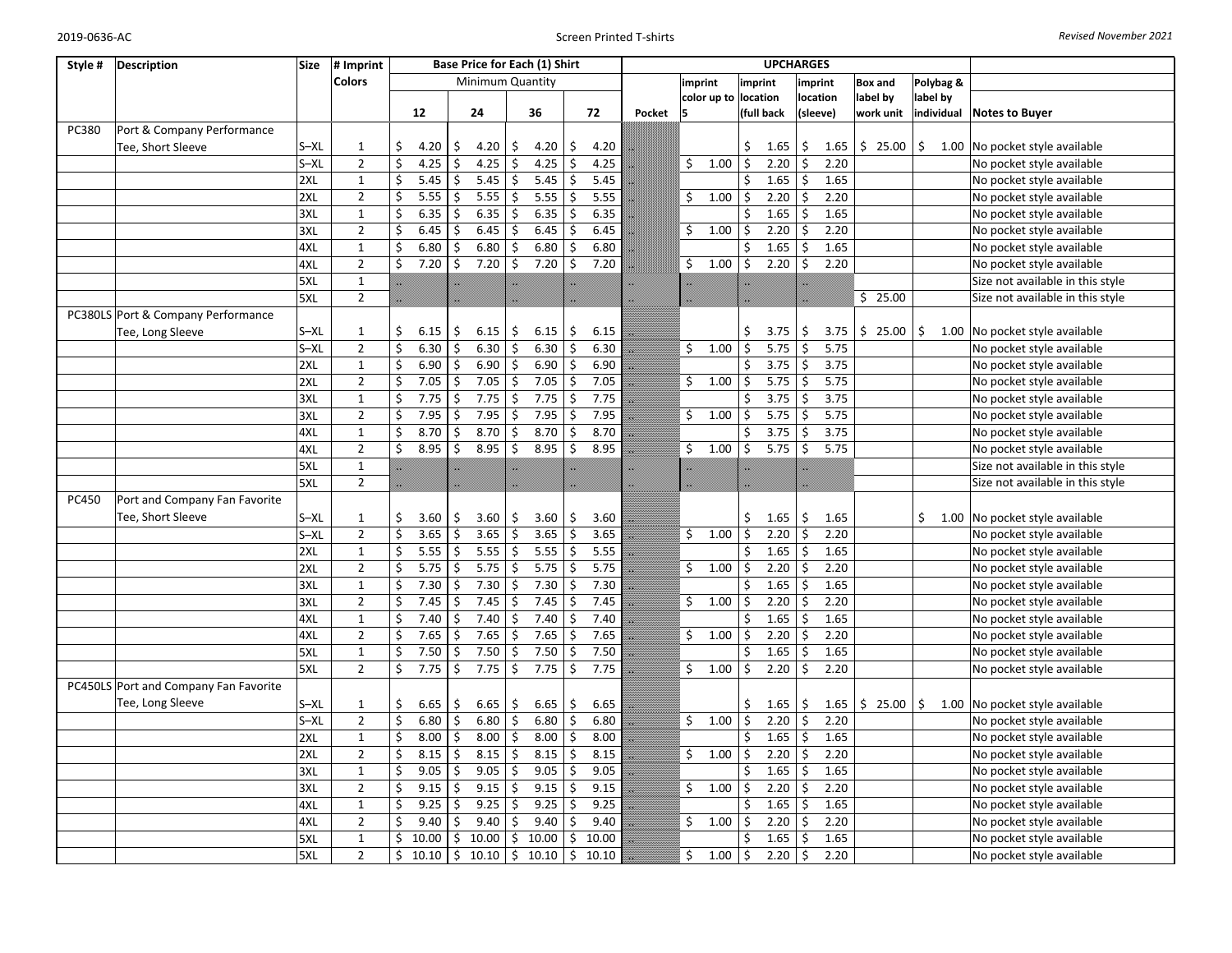| <b>Colors</b><br>Minimum Quantity<br>imprint<br>Polybag &<br>imprint<br>imprint<br><b>Box and</b><br>color up to location<br>label by<br>location<br>label by<br>24<br>36<br>72<br>12<br>Pocket<br>15<br>(full back<br>(sleeve)<br>work unit<br>individual Notes to Buyer<br>Port and Company Essential Tee,<br><b>PC61</b><br><b>Short Sleeve</b><br>$S - XL$<br>\$<br>\$<br>\$<br>2.90<br>\$<br>0.95<br>\$<br>\$25.00<br>\$<br>1.00<br>$\mathbf{1}$<br>3.45<br>3.45<br>3.45<br>3.45<br>Ŝ.<br>0.95<br>S<br>$S - XL$<br>$\overline{2}$<br>\$<br>3.60<br>3.60<br>\$<br>\$<br>3.60<br>2.90 |  |
|------------------------------------------------------------------------------------------------------------------------------------------------------------------------------------------------------------------------------------------------------------------------------------------------------------------------------------------------------------------------------------------------------------------------------------------------------------------------------------------------------------------------------------------------------------------------------------------|--|
|                                                                                                                                                                                                                                                                                                                                                                                                                                                                                                                                                                                          |  |
|                                                                                                                                                                                                                                                                                                                                                                                                                                                                                                                                                                                          |  |
|                                                                                                                                                                                                                                                                                                                                                                                                                                                                                                                                                                                          |  |
|                                                                                                                                                                                                                                                                                                                                                                                                                                                                                                                                                                                          |  |
|                                                                                                                                                                                                                                                                                                                                                                                                                                                                                                                                                                                          |  |
| 3.60<br>\$<br>1.00<br>\$<br>1.20<br>\$<br>1.20<br>Ś.<br>\$                                                                                                                                                                                                                                                                                                                                                                                                                                                                                                                               |  |
| \$<br>2XL<br>$\mathbf{1}$<br>6.30<br>6.30<br>6.30<br>6.30<br>2.65<br>\$<br>0.95<br>\$<br>0.95<br>Ŝ.<br>Ś<br>Ś.<br>Ŝ.                                                                                                                                                                                                                                                                                                                                                                                                                                                                     |  |
| $\overline{2}$<br>\$<br>6.50<br>6.50<br>6.50<br>6.50<br>2.70<br>1.00<br>1.20<br>1.20<br>2XL<br>Ŝ.<br>\$<br>\$<br>\$<br>\$<br>\$                                                                                                                                                                                                                                                                                                                                                                                                                                                          |  |
| 7.70<br>$\mathbf{1}$<br>Ś<br>7.70<br>7.70<br>7.70<br>\$<br>2.25<br>\$<br>0.95<br>Ś.<br>0.95<br>3XL<br>\$<br>\$                                                                                                                                                                                                                                                                                                                                                                                                                                                                           |  |
| $\mathbf 2$<br>\$<br>7.85<br>7.85<br>Ś.<br>7.85<br>Ś.<br>7.85<br>2.35<br>\$<br>1.00<br>\$<br>1.20<br>\$<br>1.20<br>3XL<br>\$                                                                                                                                                                                                                                                                                                                                                                                                                                                             |  |
| 7.70<br>$\mathbf{1}$<br>Ś<br>7.70<br>\$<br>7.70<br>\$<br>2.45<br>\$<br>0.95<br>4XL<br>7.70<br>\$<br>0.95<br>\$<br>\$                                                                                                                                                                                                                                                                                                                                                                                                                                                                     |  |
| 4XL<br>\$<br>7.85<br>\$<br>7.85<br>7.85<br>2.55<br>$\overline{2}$<br>7.85<br>\$<br>\$<br> \$<br>1.00<br>\$<br>1.20<br>\$<br>1.20                                                                                                                                                                                                                                                                                                                                                                                                                                                         |  |
| 7.70<br>7.70<br>$\overline{\mathbf{S}}$<br>7.70<br>7.70<br>$\mathbf{1}$<br>\$<br>\$<br>\$<br>0.95<br>\$<br>0.95<br>5XL<br>\$<br>Size not available in pocket style                                                                                                                                                                                                                                                                                                                                                                                                                       |  |
| $\overline{2}$<br>\$<br>$\ddot{\mathsf{S}}$<br>7.85<br>$\ddot{\mathsf{S}}$<br>$\frac{1}{2}$<br>5XL<br>7.85<br>\$<br>7.85<br>7.85<br>\$<br>1.00<br>\$<br>1.20<br>1.20<br>Size not available in pocket style                                                                                                                                                                                                                                                                                                                                                                               |  |
| <b>PC61T</b><br>Port and Company Essential Tee,                                                                                                                                                                                                                                                                                                                                                                                                                                                                                                                                          |  |
| Short Sleeve, Tall<br>$S - XL$<br>\$<br>Ś<br>6.35<br>6.35<br>\$<br>6.35<br>\$<br>6.35<br>\$<br>0.70<br>\$<br>2.25<br>\$<br>2.25<br>\$25.00<br>1.00<br>$\mathbf{1}$<br>\$                                                                                                                                                                                                                                                                                                                                                                                                                 |  |
| $\sqrt{2}$<br>\$<br>\$<br>6.45<br>\$<br>\$<br>\$<br>3.00<br>$S - XL$<br>6.45<br>6.45<br>6.45<br>\$<br>0.70<br>\$<br>1.00<br>3.00<br>Ś.                                                                                                                                                                                                                                                                                                                                                                                                                                                   |  |
| $\mathbf 1$<br>Ś<br>9.65<br>9.65<br>\$<br>9.65<br>\$<br>9.65<br>\$<br>2.25<br>\$<br>2XL<br>0.25<br>2.25<br>\$<br>\$                                                                                                                                                                                                                                                                                                                                                                                                                                                                      |  |
| \$<br>\$<br>2XL<br>$\overline{2}$<br>9.85<br>9.85<br>\$<br>9.85<br>\$<br>9.85<br>0.25<br>\$<br>1.00<br>\$<br>3.00<br>3.00<br>Ś.<br>\$                                                                                                                                                                                                                                                                                                                                                                                                                                                    |  |
| 9.65<br>9.65<br>9.65<br>2.25<br>\$<br>2.25<br>$\mathbf{1}$<br>\$<br>9.65<br>\$<br>\$<br>\$<br>0.50<br>\$<br>3XL<br>\$                                                                                                                                                                                                                                                                                                                                                                                                                                                                    |  |
| $\overline{2}$<br>Ś.<br>9.85<br>\$<br>9.85<br>9.85<br>1.00<br>3.00<br>\$<br>3.00<br>3XL<br>9.85<br>Ś.<br>Ŝ.<br>0.50<br>$\mathsf{S}$<br>\$<br>Ś.                                                                                                                                                                                                                                                                                                                                                                                                                                          |  |
| $\mathbf{1}$<br>Ś.<br>10.05<br>10.05<br>\$<br>10.05<br>10.05<br>0.50<br>\$<br>2.25<br>\$<br>2.25<br>4XL<br>\$<br>Ŝ.<br>Ŝ.                                                                                                                                                                                                                                                                                                                                                                                                                                                                |  |
| 4XL<br>$\overline{2}$<br>\$10.25<br>10.25<br>Ś.<br>Ś.<br>1.00<br>\$<br>\$<br>3.00<br>10.25<br>10.25<br>Ŝ.<br>0.50<br>\$<br>3.00<br>Ś.                                                                                                                                                                                                                                                                                                                                                                                                                                                    |  |
| 5XL<br>$\mathbf{1}$<br>Size not available in this style                                                                                                                                                                                                                                                                                                                                                                                                                                                                                                                                  |  |
| 5XL<br>$\overline{2}$<br>Size not available in this style                                                                                                                                                                                                                                                                                                                                                                                                                                                                                                                                |  |
| PC61LS<br>Port and Company Essential Tee,                                                                                                                                                                                                                                                                                                                                                                                                                                                                                                                                                |  |
| Long Sleeve<br>$S - XL$<br>$6.20$ \$<br>$$25.00$ \$<br>6.20<br>6.20<br>\$<br>6.20<br>  \$<br>2.70<br>\$<br>1.65<br>\$<br>1.65<br>1.00<br>1<br>\$<br>-\$                                                                                                                                                                                                                                                                                                                                                                                                                                  |  |
| \$<br>$S - XL$<br>$\overline{2}$<br>6.35<br>6.35<br>\$<br>6.35<br>$\mathsf{\hat{S}}$<br>6.35<br>S.<br>2.70<br>1.00<br>\$<br>2.20<br>\$<br>2.20<br>Ś.<br>\$                                                                                                                                                                                                                                                                                                                                                                                                                               |  |
| $\mathbf{1}$<br>\$<br>10.00<br>10.00<br>\$<br>10.00<br>10.00<br>1.05<br>\$<br>1.65<br>\$<br>1.65<br>2XL<br>\$<br>\$<br>\$                                                                                                                                                                                                                                                                                                                                                                                                                                                                |  |
| 2XL<br>$\overline{2}$<br>\$<br>10.05<br>10.05<br>\$<br>10.05<br>10.05<br>1.15<br>1.00<br>\$<br>2.20<br>\$<br>2.20<br>Ś.<br>\$<br>Ś.<br>\$                                                                                                                                                                                                                                                                                                                                                                                                                                                |  |
| 3XL<br>\$11.50<br>\$11.50<br>11.50<br>11.50<br>1.35<br>\$<br>1.65<br>\$<br>1.65<br>$\mathbf{1}$<br>\$<br>\$<br>\$                                                                                                                                                                                                                                                                                                                                                                                                                                                                        |  |
| $\overline{2}$<br>\$<br>11.70<br>11.70<br>11.70<br>11.70<br>1.35<br>1.00<br>\$<br>2.20<br>\$<br>2.20<br>3XL<br>\$<br>\$<br>\$<br>\$<br>\$                                                                                                                                                                                                                                                                                                                                                                                                                                                |  |
| \$11.65<br>\$11.65<br>11.65<br>11.65<br>2.15<br>\$<br>1.65<br>\$<br>1.65<br>4XL<br>$\mathbf{1}$<br>\$<br>\$<br>\$                                                                                                                                                                                                                                                                                                                                                                                                                                                                        |  |
| $\overline{2}$<br>\$11.80<br>\$<br>\$<br>2.15<br>\$<br>1.00<br>\$<br>\$<br>4XL<br>\$<br>11.80<br>11.80<br>11.80<br>\$<br>2.20<br>2.20                                                                                                                                                                                                                                                                                                                                                                                                                                                    |  |
| 5XL<br>$\mathbf 1$<br>Size not available in pocket style                                                                                                                                                                                                                                                                                                                                                                                                                                                                                                                                 |  |
| 5XL<br>$\overline{2}$<br>Size not available in pocket style                                                                                                                                                                                                                                                                                                                                                                                                                                                                                                                              |  |
| PC61LST Port and Company Essential Tee,                                                                                                                                                                                                                                                                                                                                                                                                                                                                                                                                                  |  |
| Long Sleeve, Tall<br>$S - XL$<br>9.40<br>9.40<br>\$<br>\$<br>\$<br>0.70<br>3.75<br>\$<br>3.75<br>\$25.00<br>\$<br>1<br>Ś.<br>\$<br>9.40<br>9.40<br>\$<br>1.00                                                                                                                                                                                                                                                                                                                                                                                                                            |  |
| \$12.90<br>$\overline{2}$<br>\$12.90<br>\$<br>12.90<br>\$<br>12.90<br>\$<br>0.70<br>\$<br>5.75<br>$S - XL$<br>\$<br>1.00<br>5.75<br>\$                                                                                                                                                                                                                                                                                                                                                                                                                                                   |  |
| $\mathbf{1}$<br>Ś.<br>11.30<br>11.30<br>11.30<br>0.25<br>3.75<br>3.75<br>2XL<br>Ś.<br>\$<br>11.30<br>\$<br>\$<br>\$<br>S.                                                                                                                                                                                                                                                                                                                                                                                                                                                                |  |
| $\overline{2}$<br>\$.<br>15.70<br>15.70<br>15.70<br>15.70<br>0.25<br>1.00<br>\$<br>5.75<br>\$<br>5.75<br>2XL<br>\$<br>\$<br>\$<br>$\frac{1}{2}$                                                                                                                                                                                                                                                                                                                                                                                                                                          |  |
| $\mathbf 1$<br>0.50<br>3.75<br>3XL<br>\$11.95<br>11.95<br>\$<br>11.95<br>Ś.<br>11.95<br>\$<br>3.75<br>\$<br>\$<br>Ŝ.                                                                                                                                                                                                                                                                                                                                                                                                                                                                     |  |
| 15.75<br>15.75<br>15.75<br>5.75<br>3XL<br>$\overline{2}$<br>\$<br>15.75<br>\$<br>\$<br>0.50<br>$\ddot{\phi}$<br>1.00<br>\$<br>\$<br>5.75<br>\$<br>\$                                                                                                                                                                                                                                                                                                                                                                                                                                     |  |
| 12.30<br>\$12.30<br>12.30<br>\$<br>12.30<br>0.50<br>3.75<br>4XL<br>$\mathbf{1}$<br>\$<br>\$<br>\$<br>3.75<br>\$<br>Ŝ.                                                                                                                                                                                                                                                                                                                                                                                                                                                                    |  |
| $\overline{2}$<br>\$15.80<br>\$15.80<br>\$15.80<br>\$15.80<br>0.50<br>  \$<br>1.00<br>\$<br>5.75<br>\$<br>5.75<br>4XL<br>Ŝ.                                                                                                                                                                                                                                                                                                                                                                                                                                                              |  |
| 5XL<br>$\mathbf{1}$<br>Size not available in pocket style                                                                                                                                                                                                                                                                                                                                                                                                                                                                                                                                |  |
| 5XL<br>$\overline{2}$<br>Size not available in pocket style                                                                                                                                                                                                                                                                                                                                                                                                                                                                                                                              |  |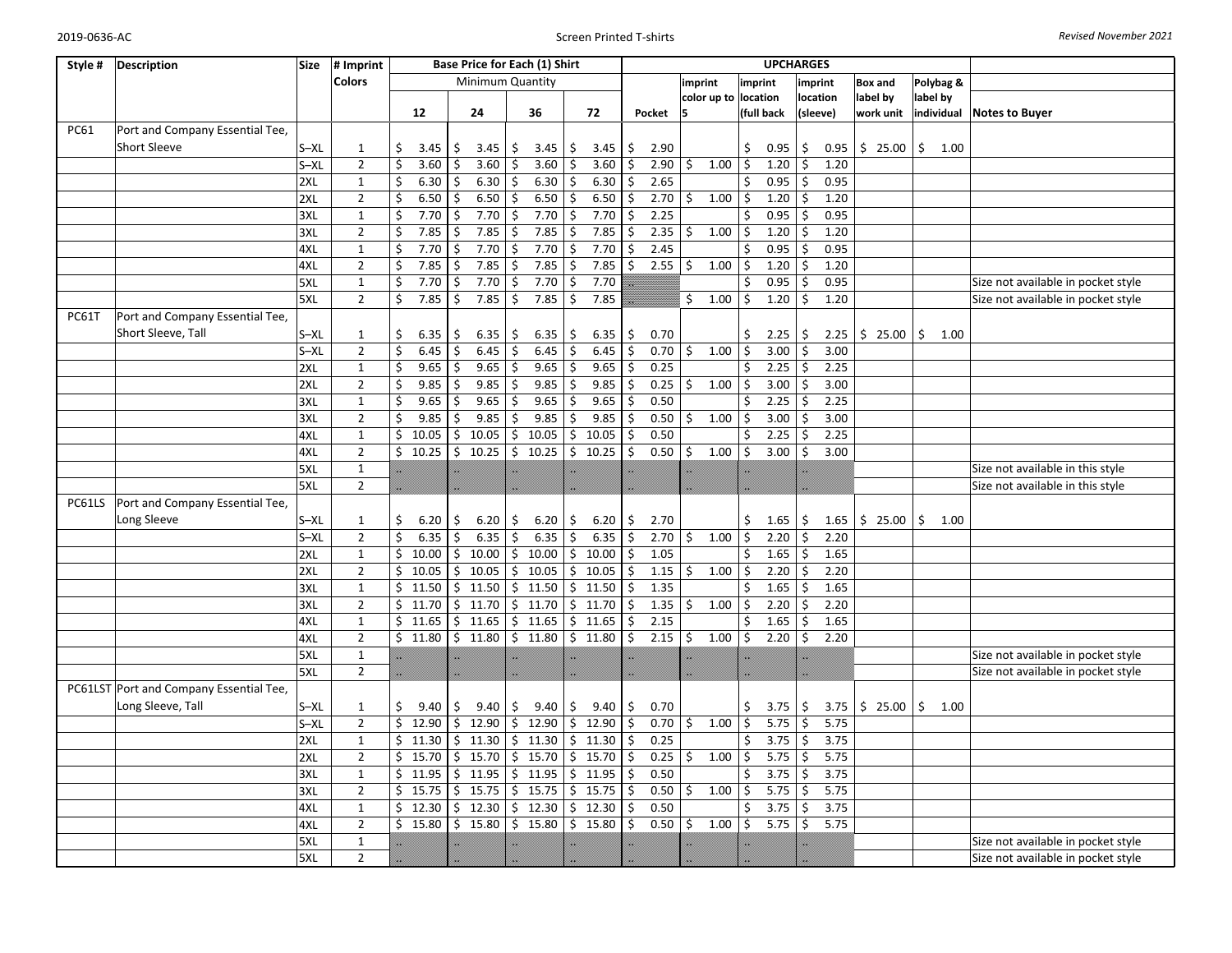| Style # | <b>Description</b>                     | <b>Size</b>   | # Imprint      |     |         |     |                  |     | Base Price for Each (1) Shirt       |     |       |        |    |                      |         | <b>UPCHARGES</b>  |               |      |             |           |            |                                                           |
|---------|----------------------------------------|---------------|----------------|-----|---------|-----|------------------|-----|-------------------------------------|-----|-------|--------|----|----------------------|---------|-------------------|---------------|------|-------------|-----------|------------|-----------------------------------------------------------|
|         |                                        | <b>Colors</b> |                |     |         |     | Minimum Quantity |     |                                     |     |       |        |    | imprint              | imprint |                   | imprint       |      | Box and     |           | Polybag &  |                                                           |
|         |                                        |               |                |     |         |     |                  |     |                                     |     |       |        |    | color up to location |         |                   | location      |      | label by    |           | label by   |                                                           |
|         |                                        |               |                |     | 12      |     | 24               |     | 36                                  |     | 72    | Pocket | 5  |                      |         | (full back        | (sleeve)      |      | work unit   |           | individual | <b>Notes to Buyer</b>                                     |
| 64000   | Gildan SoftStyle Tee, Short Sleeve     |               |                |     |         |     |                  |     |                                     |     |       |        |    |                      |         |                   |               |      |             |           |            |                                                           |
|         |                                        | $S - XL$      | $\mathbf{1}$   | \$  | 3.95    | Ŝ.  | 3.95             | \$  | 3.95                                | Ś   | 3.95  |        |    |                      | \$      | 1.20              | \$            | 1.20 | \$25.00     | \$        |            | 1.00 Pocket style not available                           |
|         |                                        | $S - XL$      | $\overline{2}$ | \$  | 4.20    | Ś   | 4.20             | \$  | 4.20                                | \$  | 4.20  |        | \$ | 1.00                 | \$      | 1.50              | \$            | 1.50 |             |           |            | Pocket style not available                                |
|         | 2XL                                    |               | $\mathbf{1}$   | \$  | 6.40    |     | 6.40             | \$  | 6.40                                |     | 6.40  |        |    |                      | \$      | 1.20              | \$            | 1.20 |             |           |            | Pocket style not available                                |
|         | 2XL                                    |               | $\overline{2}$ | Ś.  | 6.55    | \$  | 6.55             | Ś   | 6.55                                | Ś.  | 6.55  |        | \$ | 1.00                 | \$      | 1.50              | \$            | 1.50 |             |           |            | Pocket style not available                                |
|         | 3XL                                    |               | $\mathbf 1$    |     |         |     |                  |     |                                     |     |       |        |    |                      |         |                   |               |      |             |           |            | Size not available in pocket style                        |
|         | 3XL                                    |               | $\overline{2}$ |     |         |     |                  |     |                                     |     |       |        |    |                      |         |                   |               |      |             |           |            | Size not available in pocket style                        |
|         | 4XL                                    |               | $\mathbf{1}$   |     |         |     |                  |     |                                     |     |       |        |    |                      |         |                   |               |      |             |           |            | Size not available in pocket style                        |
|         | 4XL                                    |               | $\overline{2}$ |     |         |     |                  |     |                                     |     |       |        |    |                      |         |                   |               |      |             |           |            | Size not available in pocket style                        |
|         | 5XL                                    |               | $\mathbf 1$    |     |         |     |                  |     |                                     |     |       |        |    |                      |         |                   | ▩             |      |             |           |            | Size not available in pocket style                        |
|         | 5XL                                    |               | $\overline{2}$ |     |         |     |                  |     |                                     |     |       |        |    |                      |         |                   |               |      |             |           |            | Size not available in pocket style                        |
| 64400   | Gildan SoftStyle Tee, Long Sleeve      |               |                |     |         |     |                  |     |                                     |     |       |        |    |                      |         |                   |               |      |             |           |            |                                                           |
|         |                                        | $S - XL$      | $\mathbf{1}$   | \$  | 6.80    | \$  | 6.80             | \$  | 6.80                                | \$  | 6.80  |        |    |                      | \$      | 1.20              | \$            | 1.20 | \$25.00     | <b>\$</b> |            | 1.00 Pocket style not available                           |
|         |                                        | $S - XL$      | $\overline{2}$ | \$  | 7.00    | \$  | 7.00             | \$  | 7.00                                | \$  | 7.00  |        | \$ | 1.00                 | \$      | 1.50              | \$            | 1.50 |             |           |            | Pocket style not available                                |
|         | 2XL                                    |               | $\mathbf{1}$   | \$  | 8.00    | Ś.  | 8.00             | \$  | 8.00                                | \$  | 8.00  |        |    |                      | \$      | 1.20              | $\mathsf{S}$  | 1.20 |             |           |            | Pocket style not available                                |
|         | 2XL                                    |               | $\overline{2}$ | \$  | 8.25    | Ś.  | 8.25             | \$  | 8.25                                | Ś.  | 8.25  |        | \$ | 1.00                 | \$      | 1.50              | \$            | 1.50 |             |           |            | Pocket style not available                                |
|         | 3XL                                    |               | $\mathbf 1$    | \$  | 9.70    | \$  | 9.70             | \$  | 9.70                                | \$  | 9.70  |        |    |                      | \$      | 1.20              | \$            | 1.20 |             |           |            | Pocket style not available                                |
|         | 3XL                                    |               | $\overline{2}$ | Ś.  | 9.80    | Ś.  | 9.80             | \$  | 9.80                                | \$  | 9.80  |        | \$ | 1.00                 | \$      | 1.50              | \$            | 1.50 |             |           |            | Pocket style not available                                |
|         | 4XL                                    |               | $\overline{1}$ |     |         |     |                  |     |                                     |     |       |        |    |                      |         |                   |               |      |             |           |            | Size not available in pocket style                        |
|         | 4XL                                    |               | $\overline{2}$ |     |         |     |                  |     |                                     |     |       |        |    |                      |         |                   |               |      |             |           |            | Size not available in pocket style                        |
|         | 5XL                                    |               | $\mathbf 1$    |     |         |     |                  |     |                                     |     |       |        |    |                      |         |                   |               |      |             |           |            | Size not available in pocket style                        |
|         | 5XL                                    |               | $\overline{2}$ |     |         |     |                  |     |                                     |     |       |        |    |                      |         |                   |               |      |             |           |            | Size not available in pocket style                        |
|         | DM104L District Women's Perfect Weight |               |                |     |         |     |                  |     |                                     |     |       |        |    |                      |         |                   |               |      |             |           |            |                                                           |
|         | Tee, Short Sleeve                      | $S - XL$      | $\mathbf{1}$   | \$  | 4.75    | \$  | 4.75             | \$  | 4.75                                | \$  | 4.75  |        |    |                      | \$      | 1.65              | \$            | 1.65 | $$25.00$ \$ |           |            | 1.00 Pocket style not available                           |
|         |                                        | $S - XL$      | $\overline{2}$ | \$  | 4.90    | Ŝ.  | 4.90             | \$  | 4.90                                | \$  | 4.90  |        | \$ | 1.00                 | \$      | 2.20              | $\ddot{\phi}$ | 2.20 |             |           |            | Pocket style not available                                |
|         | 2XL                                    |               | $\mathbf{1}$   | \$  | 5.90    | Ś.  | 5.90             | \$  | 5.90                                | \$  | 5.90  |        |    |                      | \$      | 1.65              | \$            | 1.65 |             |           |            | Pocket style not available                                |
|         | 2XL                                    |               | $\overline{2}$ | \$  | 6.05    | \$  | 6.05             | \$  | 6.05                                | \$  | 6.05  |        | \$ | 1.00                 | \$      | 2.20              | $\zeta$       | 2.20 |             |           |            | Pocket style not available                                |
|         | 3XL                                    |               | $\mathbf{1}$   | \$  | 8.50    | Ś   | 8.50             | \$  | 8.50                                | \$  | 8.50  |        |    |                      | \$      | 1.65              | \$            | 1.65 |             |           |            | Pocket style not available                                |
|         | 3XL                                    |               | $\overline{2}$ | Ś   | 8.60    | Ś.  | 8.60             | Ś   | 8.60                                | Ś.  | 8.60  |        | \$ | 1.00                 | \$      | 2.20              | \$            | 2.20 |             |           |            | Pocket style not available                                |
|         | 4XL                                    |               | $\mathbf{1}$   | Ś.  | 9.90    |     | 9.90             | Ś   | 9.90                                | Ś   | 9.90  |        |    |                      | Ś       | 1.65              | \$            | 1.65 |             |           |            | Pocket style not available                                |
|         | 4XL                                    |               | $\mathbf 2$    |     | \$10.10 | Ś.  | 10.10            | \$  | 10.10                               | Ś.  | 10.10 |        | \$ | 1.00                 | \$      | 2.20              | \$            | 2.20 |             |           |            | Pocket style not available                                |
|         | 5XL                                    |               | $\mathbf{1}$   |     |         |     |                  |     |                                     |     |       |        |    |                      |         |                   |               |      |             |           |            | Size not available in pocket style                        |
|         | 5XL                                    |               | $\overline{2}$ |     |         |     |                  |     |                                     |     |       |        |    |                      |         |                   |               |      |             |           |            | Size not available in pocket style                        |
| CS408   | CornerStone ANSI107 Class 3            |               |                |     |         |     |                  |     |                                     |     |       |        |    |                      |         |                   |               |      |             |           |            | Pocket style not available. One-color                     |
|         | Compliant Tee, Short Sleeve            | $S - XL$      | $\mathbf{1}$   |     | \$14.20 |     |                  |     | $$14.20 \mid $14.20 \mid $14.20$$   |     |       |        |    |                      | \$.     | $1.65 \mid \xi$   |               |      |             |           |            | 1.65 $\frac{1}{2}$ 25.00 $\frac{1}{2}$ 1.00 imprint only. |
|         | 2XL                                    |               |                |     |         |     |                  |     |                                     |     |       |        |    |                      |         |                   |               |      |             |           |            | Pocket style not available. One-color                     |
|         |                                        |               | $\mathbf{1}$   |     | \$14.95 |     |                  |     | $$14.95$ $$14.95$ $$14.95$ $$14.95$ |     |       |        |    |                      | \$      | 1.65              | \$            | 1.65 |             |           |            | imprint only.                                             |
|         | 3XL                                    |               |                |     |         |     |                  |     |                                     |     |       |        |    |                      |         |                   |               |      |             |           |            | Pocket style not available. One-color                     |
|         |                                        |               | $\mathbf{1}$   |     |         |     |                  |     |                                     |     |       |        |    |                      |         | $$1.65$   \$ 1.65 |               |      |             |           |            | imprint only.                                             |
|         | 4XL                                    |               |                |     |         |     |                  |     |                                     |     |       |        |    |                      |         |                   |               |      |             |           |            |                                                           |
|         |                                        |               |                |     |         |     |                  |     |                                     |     |       |        |    |                      |         |                   |               |      |             |           |            | Pocket style not available. One-color                     |
|         |                                        |               | $\mathbf{1}$   |     | \$18.40 |     | \$18.40          |     | $$18.40 \mid $18.40$                |     |       |        |    |                      | \$.     | 1.65              | \$            | 1.65 |             |           |            | imprint only.                                             |
|         | 5XL                                    |               |                |     |         |     |                  |     |                                     |     |       |        |    |                      |         |                   |               |      |             |           |            | Pocket style not available. One-color                     |
|         |                                        |               | $\mathbf{1}$   | N/A |         | N/A |                  | N/A |                                     | N/A |       |        |    |                      | N/A     |                   | N/A           |      |             |           |            | imprint only.                                             |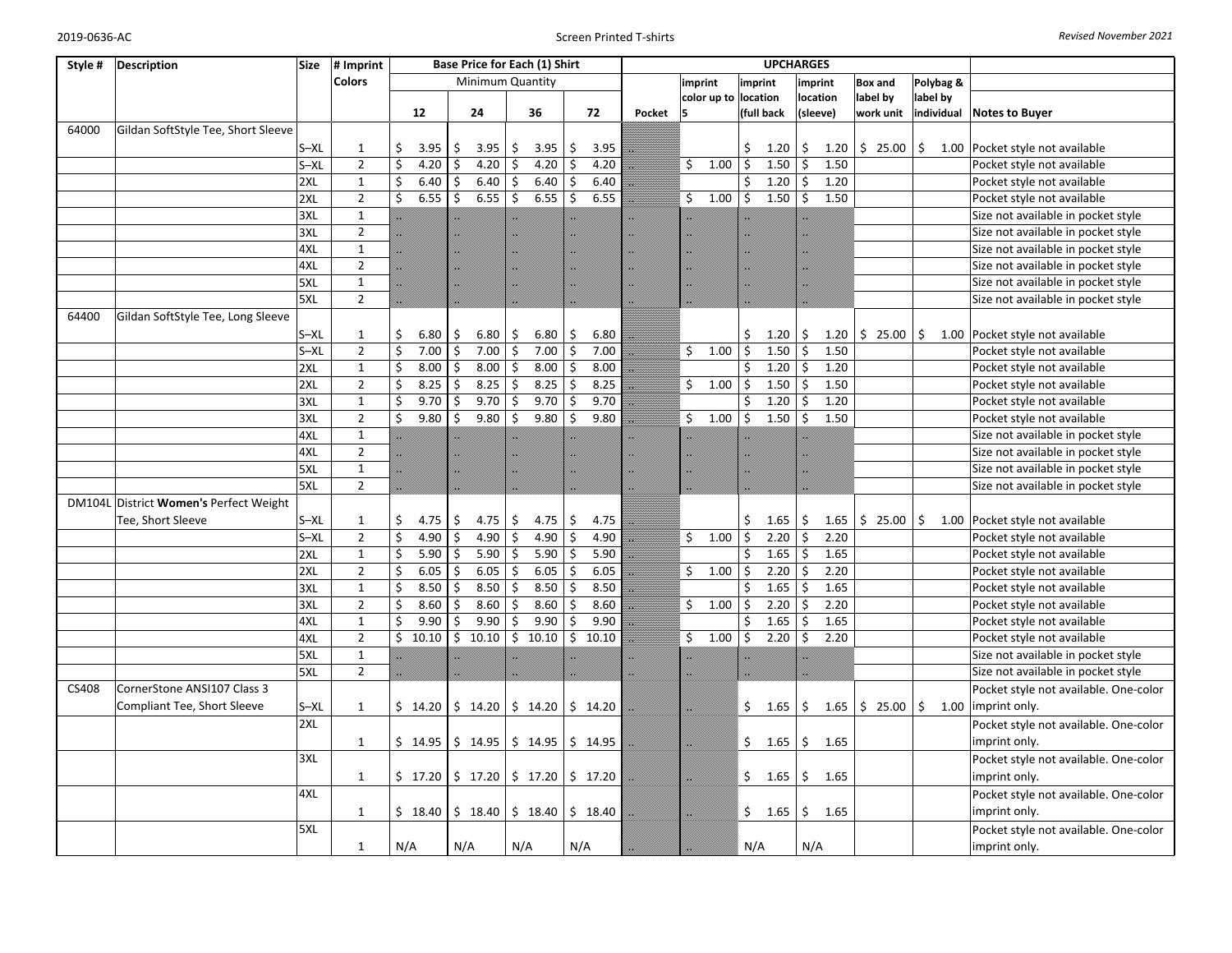Screen Printed T‐shirts *Revised November 2021*

| Style # | <b>Description</b>          | <b>Size</b> | # Imprint     |     |                  | Base Price for Each (1) Shirt                               |           |         |        |                      |         |            | <b>UPCHARGES</b> |           |                 |            |                                       |
|---------|-----------------------------|-------------|---------------|-----|------------------|-------------------------------------------------------------|-----------|---------|--------|----------------------|---------|------------|------------------|-----------|-----------------|------------|---------------------------------------|
|         |                             |             | <b>Colors</b> |     | Minimum Quantity |                                                             |           | imprint |        | imprint              | imprint |            | <b>Box and</b>   | Polybag & |                 |            |                                       |
|         |                             |             |               |     |                  |                                                             |           |         |        | color up to location |         |            | location         |           | label by        | label by   |                                       |
|         |                             |             |               |     | 12               | 24                                                          | 36        | 72      | Pocket |                      |         | (full back | (sleeve)         |           | work unit       | individual | <b>Notes to Buyer</b>                 |
| CS409   | CornerStone ANSI107 Class 3 |             |               |     |                  |                                                             |           |         |        |                      |         |            |                  |           |                 |            | Pocket style not available. One-color |
|         | Compliant Tee, Long Sleeve  | S-XL        |               |     |                  | $16.65$   \$ $16.65$   \$ $16.65$   \$ $16.65$              |           |         |        |                      | \$      | 2.75       |                  |           | $2.75$ \$ 25.00 |            | 1.00 limprint only.                   |
|         |                             | 2XL         |               |     |                  |                                                             |           |         |        |                      |         |            |                  |           |                 |            | Pocket style not available. One-color |
|         |                             |             |               |     |                  | $17.40$   \$ 17.40   \$ 17.40   \$ 17.40                    |           |         |        |                      | Ś.      | 2.75       |                  | 2.75      |                 |            | imprint only.                         |
|         |                             | 3XL         |               |     |                  |                                                             |           |         |        |                      |         |            |                  |           |                 |            | Pocket style not available. One-color |
|         |                             |             | ᆠ             |     | 19.65            | $\frac{1}{2}$ \$ 19.65 $\frac{1}{2}$ \$ 19.65 $\frac{1}{2}$ |           | 19.65   |        |                      | \$      | 2.75       |                  | 2.75      |                 |            | imprint only.                         |
|         |                             | 4XL         |               |     |                  |                                                             |           |         |        |                      |         |            |                  |           |                 |            | Pocket style not available. One-color |
|         |                             |             |               |     | 20.80            | 20.80 \$                                                    | $20.80$ S | 20.80   |        |                      | Ś.      | 2.75       |                  | 2.75      |                 |            | imprint only.                         |
|         |                             | 5XL         |               |     |                  |                                                             |           |         |        |                      |         |            |                  |           |                 |            | Pocket style not available. One-color |
|         |                             |             |               | N/A |                  | N/A                                                         | N/A       | N/A     |        |                      | N/A     |            | N/A              |           |                 |            | imprint only.                         |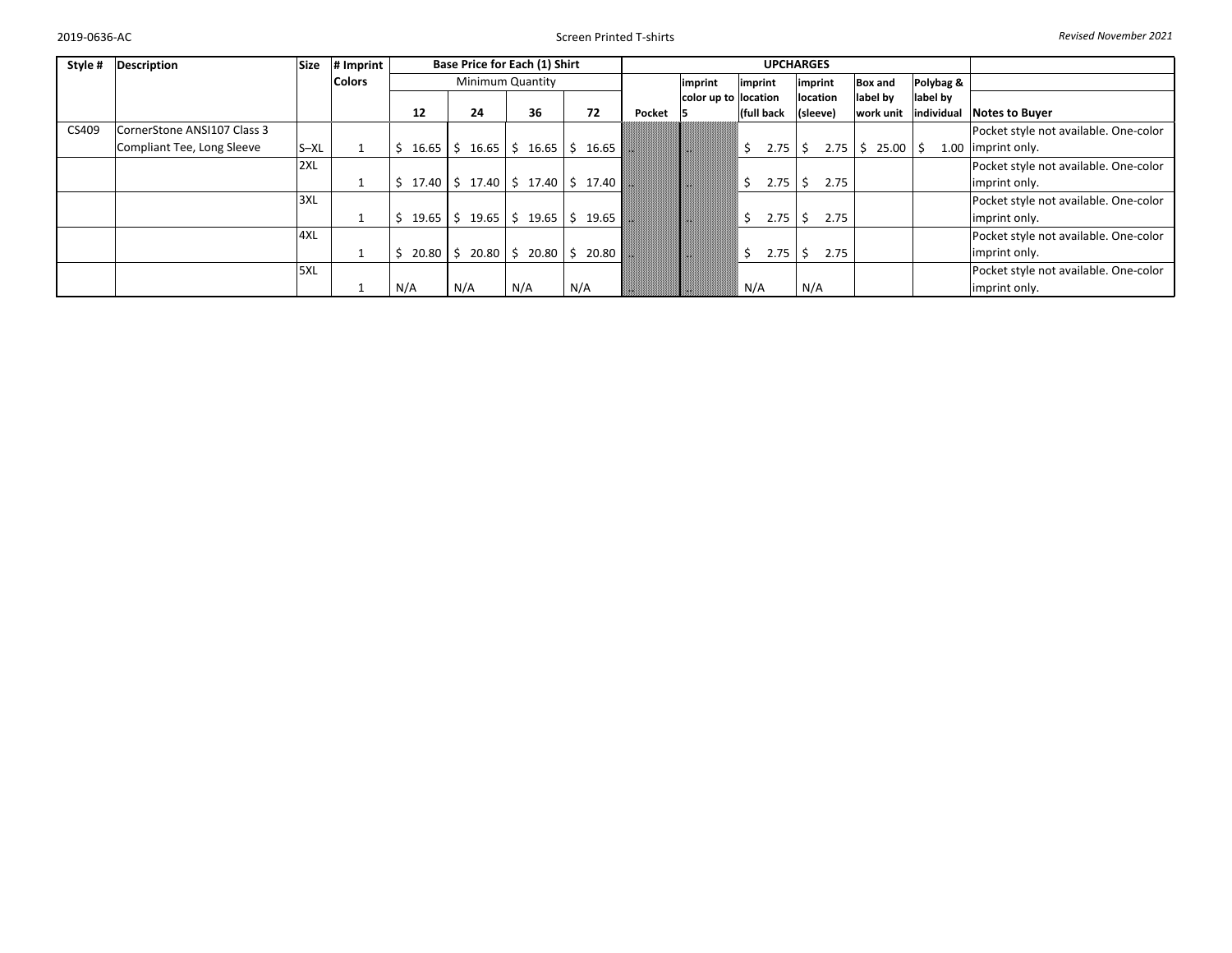2019‐0636‐AC

| <b>Definitions:</b>                                                                  |                                                                                                  |            |          |              |            |                                                             |           |                    |                  |              |                                                                                                                                                                                                                                |        |                              |                  |                             |              |               | <b>Incentive Brands</b> |                                       |
|--------------------------------------------------------------------------------------|--------------------------------------------------------------------------------------------------|------------|----------|--------------|------------|-------------------------------------------------------------|-----------|--------------------|------------------|--------------|--------------------------------------------------------------------------------------------------------------------------------------------------------------------------------------------------------------------------------|--------|------------------------------|------------------|-----------------------------|--------------|---------------|-------------------------|---------------------------------------|
|                                                                                      | Unit Cost-Base unit cost for embroidered shirts includes the cost of one shirt in the style and  |            |          |              |            |                                                             |           |                    |                  |              |                                                                                                                                                                                                                                |        |                              |                  |                             |              |               |                         |                                       |
|                                                                                      | size listed with a front left chest one-color logo measuring approximately 2.75" x with at least |            |          |              |            |                                                             |           |                    |                  |              |                                                                                                                                                                                                                                |        |                              |                  |                             |              |               |                         |                                       |
|                                                                                      | the thread count listed in the logo standards and at the minimum quantity listed below.          |            |          |              |            |                                                             |           |                    |                  |              |                                                                                                                                                                                                                                |        |                              |                  |                             |              |               |                         |                                       |
|                                                                                      | Minimum Quantity-The quantity that will be ordered of the same shirt style (in mixed sizes)      |            |          |              |            |                                                             |           |                    |                  |              |                                                                                                                                                                                                                                |        |                              |                  |                             |              |               |                         |                                       |
|                                                                                      | with the same embroidery at the same time to attain the listed price. Pricing is understood to   |            |          |              |            |                                                             |           |                    |                  |              |                                                                                                                                                                                                                                |        |                              |                  |                             |              |               |                         |                                       |
|                                                                                      | be held until the next minimum.                                                                  |            |          |              |            |                                                             |           |                    |                  |              |                                                                                                                                                                                                                                |        |                              |                  |                             |              |               |                         |                                       |
|                                                                                      | Upcharge-The incremental cost to be added to the base price for the option listed.               |            |          |              |            |                                                             |           |                    |                  |              |                                                                                                                                                                                                                                |        |                              |                  |                             |              |               |                         |                                       |
| <b>Embroidered Shirts</b>                                                            |                                                                                                  |            |          |              |            |                                                             |           |                    |                  |              |                                                                                                                                                                                                                                |        |                              |                  |                             |              |               |                         |                                       |
| <b>Base Price for Each (1) Shirt</b><br>Style #<br><b>Description</b><br><b>Size</b> |                                                                                                  |            |          |              |            |                                                             |           |                    |                  |              |                                                                                                                                                                                                                                |        |                              | <b>UPCHARGES</b> |                             |              |               |                         |                                       |
|                                                                                      | Minimum Quantity                                                                                 |            |          |              |            |                                                             |           |                    |                  |              | Each add'l                                                                                                                                                                                                                     |        | embroider Box and            |                  |                             | Polybag &    |               |                         |                                       |
|                                                                                      |                                                                                                  |            |          |              |            |                                                             |           |                    |                  |              |                                                                                                                                                                                                                                |        | thread                       | ed area,         |                             | label by     |               | label by                |                                       |
|                                                                                      |                                                                                                  |            |          | 12           |            | 24                                                          |           | 36                 |                  | 72           |                                                                                                                                                                                                                                | Pocket | color                        |                  | per square dept             |              |               | individual              | <b>Notes to Buyer</b>                 |
| <b>PC54</b>                                                                          | Port & Co. Core Cotton Tee                                                                       | $S - XL$   | \$       | 4.90         | -\$        | 4.90 \$                                                     |           | 4.90 $\frac{1}{5}$ |                  | 4.90         | \$                                                                                                                                                                                                                             | 2.75   | No Charge \$                 |                  | 0.55                        | \$25.00      | $\frac{1}{2}$ | 1.00                    |                                       |
|                                                                                      |                                                                                                  | 2XL        | \$       | 7.85         | -\$        | 7.85                                                        | \$        | 7.85               | $\vert$ \$       | 7.85         | \$                                                                                                                                                                                                                             | 2.15   | No Charge \$                 |                  | 0.55                        |              |               |                         |                                       |
|                                                                                      |                                                                                                  | 3XL        | \$       | 8.20         | -\$        | 8.20                                                        | \$        | 8.20               | $\vert$ \$       | 8.20         | \$.                                                                                                                                                                                                                            | 2.00   | No Charge \$                 |                  | 0.55                        |              |               |                         |                                       |
|                                                                                      |                                                                                                  | 4XL        | \$       | 8.90         | \$         | 8.90                                                        | \$        | 8.90               | \$               | 8.90         | \$                                                                                                                                                                                                                             | 2.25   | No Charge \$                 |                  | 0.55                        |              |               |                         |                                       |
|                                                                                      |                                                                                                  | 5XL        |          |              |            |                                                             |           |                    |                  |              |                                                                                                                                                                                                                                |        |                              |                  |                             |              |               |                         | Size not available in this style      |
| <b>PC55</b>                                                                          | Port and Company Core Blend                                                                      |            |          |              |            |                                                             |           |                    |                  |              |                                                                                                                                                                                                                                |        |                              |                  |                             |              |               |                         | We don't charge extra for additrional |
|                                                                                      | Tee, Short Sleeve                                                                                | $S - XL$   | \$       | 5.20         | -\$        | 5.20                                                        | \$        | 5.20               | \$               | 5.20         | \$                                                                                                                                                                                                                             | 2.75   | No Charge \$                 |                  | 0.55                        | \$25.00      | \$            |                         | 1.00 thread colors                    |
|                                                                                      |                                                                                                  | 2XL        | \$       | 8.10         | -\$        | 8.10                                                        | \$        | $8.10$ \$          |                  | 8.10         | \$                                                                                                                                                                                                                             | 2.15   | No Charge \$                 |                  | 0.55                        |              |               |                         | Column I                              |
|                                                                                      |                                                                                                  | 3XL        | \$       | 9.20         | -\$        | 9.20                                                        | \$        | $9.20$ \$          |                  | 9.20         | \$                                                                                                                                                                                                                             | 2.00   | No Charge \$                 |                  | 0.55                        |              |               |                         |                                       |
|                                                                                      |                                                                                                  | 4XL        | Ś        | 9.20         | Ŝ.         | 9.20                                                        | \$        | 9.20               | -\$              | 9.20         | Ś.                                                                                                                                                                                                                             | 2.25   | No Charge \$                 |                  | 0.55                        |              |               |                         |                                       |
|                                                                                      |                                                                                                  | 5XL        | \$       | 9.20         | Ŝ.         | 9.20                                                        | \$        | 9.20               | S.               | 9.20         | Ŝ.                                                                                                                                                                                                                             | 2.80   | No Charge \$                 |                  | 0.55                        |              |               |                         |                                       |
| PC55LS                                                                               | Port and Company Core Blend                                                                      |            |          |              |            |                                                             |           |                    |                  |              |                                                                                                                                                                                                                                |        |                              |                  |                             |              |               |                         |                                       |
|                                                                                      | Tee, Long Sleeve                                                                                 | $S - XL$   | \$       | 7.95         | -S         | 7.95                                                        | \$        | 7.95               | \$               | $7.95$       |                                                                                                                                                                                                                                |        | No Charge \$                 |                  | 0.55                        | $$25.00$ $$$ |               |                         | 1.00 No pocket style available        |
|                                                                                      |                                                                                                  | 2XL        | \$       | 9.95         | -\$        | 9.95                                                        | \$        | 9.95               | \$               | 9.95         | e e de la construcción de la construcción de la construcción de la construcción de la construcción de la construcción de la construcción de la construcción de la construcción de la construcción de la construcción de la con |        | No Charge \$                 |                  | 0.55                        |              |               |                         | No pocket style available             |
|                                                                                      |                                                                                                  | 3XL        | \$       | 10.50        |            | \$10.50                                                     |           | \$10.50            | \$               | 10.50        | ▁                                                                                                                                                                                                                              |        | No Charge \$                 |                  | 0.55                        |              |               |                         | No pocket style available             |
|                                                                                      |                                                                                                  | 4XL        | \$       | 10.85        |            | \$10.85                                                     |           | \$10.85            | \$               | 10.85        |                                                                                                                                                                                                                                |        | No Charge \$                 |                  | 0.55                        |              |               |                         | No pocket style available             |
|                                                                                      |                                                                                                  | 5XL        |          | \$10.85      |            | $\frac{1}{2}$ 10.85 $\frac{1}{2}$ 10.85 $\frac{1}{2}$ 10.85 |           |                    |                  |              |                                                                                                                                                                                                                                |        | No Charge \$                 |                  | 0.55                        |              |               |                         | No pocket style available             |
|                                                                                      |                                                                                                  |            |          |              |            |                                                             |           |                    |                  |              |                                                                                                                                                                                                                                |        |                              |                  |                             |              |               |                         |                                       |
| PC380                                                                                | Port & Company Performance                                                                       | $S - XL$   |          |              |            |                                                             |           |                    |                  |              |                                                                                                                                                                                                                                |        |                              |                  |                             |              |               |                         | 1.00 No pocket style available        |
|                                                                                      | Tee, Short Sleeve                                                                                |            | \$<br>\$ | 5.65<br>6.95 | -\$        | 5.65<br>6.95                                                | \$.<br>\$ | 5.65               | \$<br>$\vert$ \$ | 5.65<br>6.95 | B                                                                                                                                                                                                                              |        | No Charge \$<br>No Charge \$ |                  | $0.55$   \$ 25.00  <br>0.55 |              | -\$           |                         | No pocket style available             |
|                                                                                      |                                                                                                  | 2XL<br>3XL | \$       | 7.85         | -\$<br>Ŝ.  | 7.85                                                        | \$        | 6.95<br>7.85       | $\vert$ \$       | 7.85         |                                                                                                                                                                                                                                |        | No Charge \$                 |                  | 0.55                        |              |               |                         | No pocket style available             |
|                                                                                      |                                                                                                  | 4XL        | \$       | 7.95         | Ŝ.         | 7.95                                                        | \$        | 7.95               | Ŝ.               | 7.95         |                                                                                                                                                                                                                                |        | No Charge \$                 |                  | 0.55                        |              |               |                         | No pocket style available             |
|                                                                                      |                                                                                                  | 5XL        |          |              |            |                                                             |           |                    |                  |              |                                                                                                                                                                                                                                |        |                              |                  |                             |              |               |                         | Size not available, in this style     |
|                                                                                      |                                                                                                  |            |          |              |            |                                                             |           |                    |                  |              |                                                                                                                                                                                                                                |        |                              |                  |                             |              |               |                         |                                       |
|                                                                                      | PC380LS Port & Company Performance                                                               |            |          |              |            |                                                             |           |                    |                  |              |                                                                                                                                                                                                                                |        |                              |                  |                             |              |               |                         |                                       |
|                                                                                      | Tee, Long Sleeve                                                                                 | $S - XL$   | \$       | 7.60         | -\$        | 7.60                                                        | \$.       | $7.60$ \$          |                  | 7.60         |                                                                                                                                                                                                                                |        | No Charge \$                 |                  | 0.55                        | \$25.00      | \$            |                         | 1.00 No pocket style available        |
|                                                                                      |                                                                                                  | 2XL        | \$       | 8.40         | -\$        | 8.40                                                        | \$        | $8.40 \,$ \$       |                  | 8.40         |                                                                                                                                                                                                                                |        | No Charge \$                 |                  | 0.55                        |              |               |                         | No pocket style available             |
|                                                                                      |                                                                                                  | 3XL        | \$       | 9.20         | $\vert$ \$ | $9.20$ \$                                                   |           | $9.20$ \$          |                  | 9.20         |                                                                                                                                                                                                                                |        | No Charge \$                 |                  | 0.55                        |              |               |                         | No pocket style available             |
|                                                                                      |                                                                                                  | 4XL        | \$       | 10.25        |            | $$10.25$ $$10.25$                                           |           |                    | \$               | $10.25$      |                                                                                                                                                                                                                                |        | No Charge \$                 |                  | 0.55                        |              |               |                         | No pocket style available             |
|                                                                                      |                                                                                                  | 5XL        |          |              | U.         |                                                             |           |                    |                  |              |                                                                                                                                                                                                                                |        |                              |                  |                             |              |               |                         | Size not available in this style      |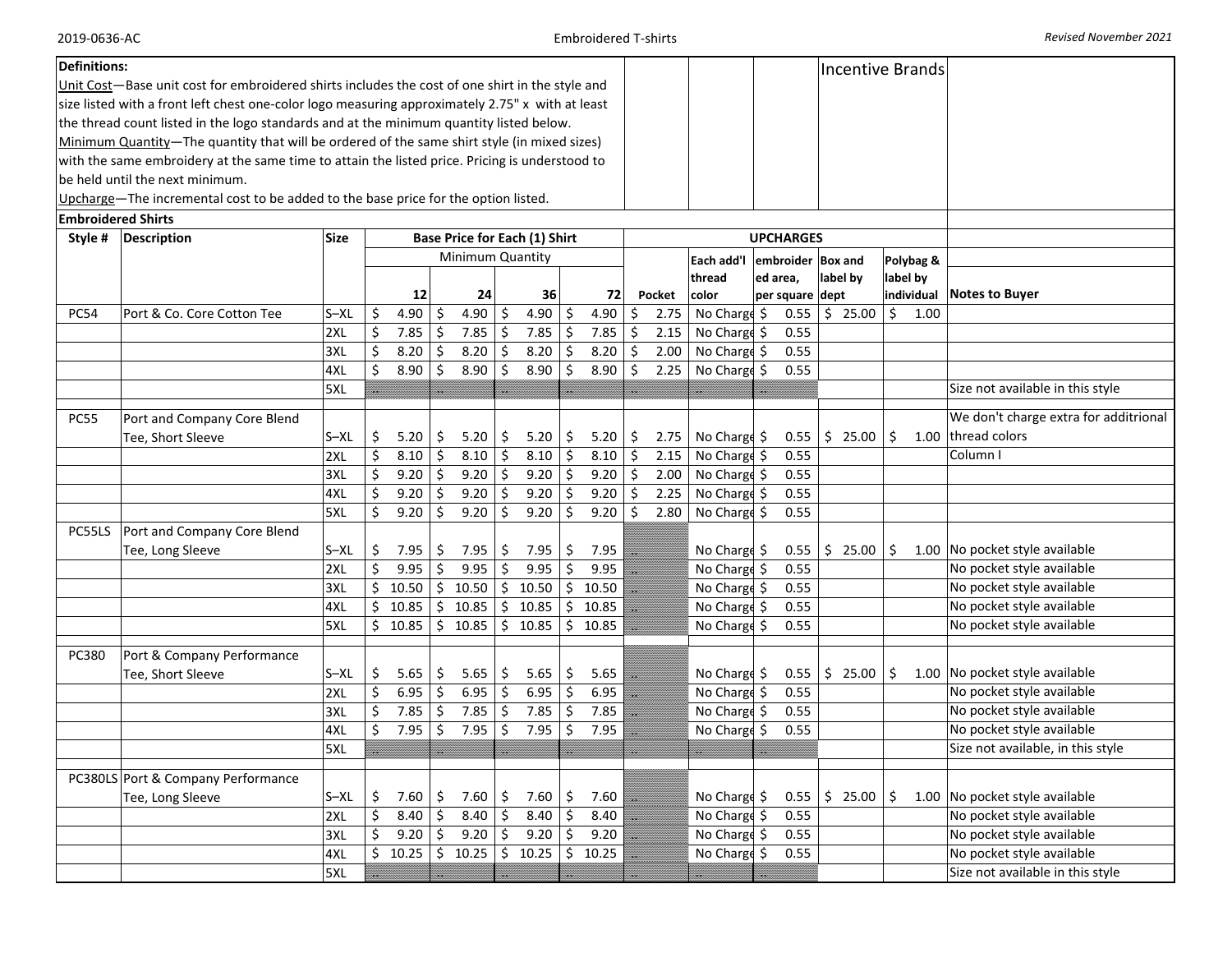| Style #      | <b>Description</b>                      | <b>Size</b> |             |                     |                  |    | <b>Base Price for Each (1) Shirt</b> |         |           |            |                                      | <b>UPCHARGES</b> |      |                |            |                                  |
|--------------|-----------------------------------------|-------------|-------------|---------------------|------------------|----|--------------------------------------|---------|-----------|------------|--------------------------------------|------------------|------|----------------|------------|----------------------------------|
|              |                                         |             |             |                     | Minimum Quantity |    |                                      |         |           |            | Each add'l                           | embroider        |      | <b>Box and</b> | Polybag &  |                                  |
|              |                                         |             |             |                     |                  |    |                                      |         |           |            | thread                               | ed area,         |      | label by       | label by   |                                  |
|              |                                         |             | 12          |                     | 24               |    | 36                                   |         | 72        | Pocket     | color                                | per square dept  |      |                | individual | <b>Notes to Buyer</b>            |
| PC450        | Port and Company Fan Favorite           |             |             |                     |                  |    |                                      |         |           |            |                                      |                  |      |                |            |                                  |
|              | Tee, Short Sleeve                       | $S - XL$    | \$<br>5.00  | \$                  | 5.00             | \$ | 5.00                                 | \$      | 5.00      |            | No Charge \$                         |                  | 0.55 | \$25.00        | \$         | 1.00 No pocket style available   |
|              |                                         | 2XL         | \$<br>7.00  | \$                  | 7.00             | \$ | 7.00                                 | \$      | 7.00      |            | No Charge \$                         |                  | 0.55 |                |            | No pocket style available        |
|              |                                         | 3XL         | \$<br>9.05  | $\ddot{\mathsf{S}}$ | 9.05             | \$ | 9.05                                 | \$      | 9.05      |            | No Charge \$                         |                  | 0.55 |                |            | No pocket style available        |
|              |                                         | 4XL         | \$<br>9.05  | Ŝ.                  | 9.05             | \$ | 9.05                                 | Ŝ.      | 9.05      |            | No Charge \$                         |                  | 0.55 |                |            | No pocket style available        |
|              |                                         | 5XL         | \$<br>9.10  | \$                  | 9.10             | \$ | 9.10                                 | \$      | 9.10      |            | No Charge \$                         |                  | 0.55 |                |            | No pocket style available        |
|              |                                         |             |             |                     |                  |    |                                      |         |           |            |                                      |                  |      |                |            |                                  |
|              | PC450LS Port and Company Fan Favorite   |             |             |                     |                  |    |                                      |         |           |            |                                      |                  |      |                |            |                                  |
|              | Tee, Long Sleeve                        | $S - XL$    | \$<br>8.05  | \$                  | 8.05             | \$ | 8.05                                 | \$      | 8.05      |            | No Charge \$                         |                  | 0.55 | \$25.00        | \$         | 1.00 No pocket style available   |
|              |                                         | 2XL         | \$<br>9.40  | \$                  | 9.40             | \$ | 9.40                                 | Ś.      | 9.40      |            | No Charge \$                         |                  | 0.55 |                |            | No pocket style available        |
|              |                                         | 3XL         | \$<br>10.45 | \$                  | 10.45            |    | \$10.45                              | \$      | 10.45     |            | No Charge \$                         |                  | 0.55 |                |            | No pocket style available        |
|              |                                         | 4XL         | 10.70<br>\$ | \$                  | 10.70            |    | $\sqrt{5}$ 10.70                     | \$.     | 10.70     |            | No Charge \$                         |                  | 0.55 |                |            | No pocket style available        |
|              |                                         | 5XL         | \$<br>11.35 |                     | \$11.35          |    | \$11.35                              |         | \$11.35   |            | No Charge \$                         |                  | 0.55 |                |            | No pocket style available        |
| PC61         | Port and Company Essential Tee,         |             |             |                     |                  |    |                                      |         |           |            |                                      |                  |      |                |            |                                  |
|              | <b>Short Sleeve</b>                     | $S - XL$    | \$<br>5.15  | \$                  | 5.15             | \$ | 5.15                                 | \$      | 5.15      | \$<br>2.90 | No Charge \$                         |                  | 0.55 | \$25.00        | \$<br>1.00 |                                  |
|              |                                         | 2XL         | \$<br>7.95  | Ś.                  | 7.95             | \$ | 7.95                                 | \$      | 7.95      | \$<br>2.95 | No Charge \$                         |                  | 0.55 |                |            |                                  |
|              |                                         | 3XL         | \$<br>9.50  | \$                  | 9.50             | \$ | 9.50                                 | $\zeta$ | 9.50      | \$<br>2.65 | No Charge \$                         |                  | 0.55 |                |            |                                  |
|              |                                         | 4XL         | \$<br>9.50  | \$                  | 9.50             | \$ | 9.50                                 | \$      | 9.50      | \$<br>2.65 | No Charge \$                         |                  | 0.55 |                |            |                                  |
|              |                                         | 5XL         | \$<br>9.50  | Ŝ.                  | 9.50             | Ś. | 9.50                                 | Ŝ.      | 9.50      |            | No Charge \$                         |                  | 0.55 |                |            | Size not available in this style |
|              |                                         |             |             |                     |                  |    |                                      |         |           |            |                                      |                  |      |                |            |                                  |
| <b>PC61T</b> | Port and Company Essential Tee,         |             |             |                     |                  |    |                                      |         |           |            |                                      |                  |      |                |            |                                  |
|              | Short Sleeve, Tall                      | $S - XL$    | \$<br>7.60  | \$                  | 7.60             | \$ | 7.60                                 | \$      | 7.60      | \$<br>0.85 | No Charge \$                         |                  | 0.55 | \$25.00        | \$<br>1.00 |                                  |
|              |                                         | 2XL         | \$<br>11.15 | $\zeta$             | 11.15            |    | $5 \t11.15$                          | \$      | 11.15     | \$<br>0.85 | No Charge \$                         |                  | 0.55 |                |            |                                  |
|              |                                         | 3XL         | \$<br>11.20 | \$                  | 11.20            |    | \$11.20                              | \$      | 11.20     | \$<br>0.50 | No Charge \$                         |                  | 0.55 |                |            |                                  |
|              |                                         | 4XL         | \$11.20     |                     | \$11.20          |    | \$11.20                              |         | $5$ 11.20 | \$<br>0.50 | No Charge \$                         |                  | 0.55 |                |            |                                  |
|              |                                         | 5XL         |             |                     |                  | U. |                                      |         |           |            |                                      |                  |      |                |            | Size not available in this style |
| PC61LS       | Port and Company Essential Tee,         |             |             |                     |                  |    |                                      |         |           |            |                                      |                  |      |                |            |                                  |
|              | Long Sleeve                             | $S - XL$    | \$<br>7.80  | \$                  | 7.80             | \$ | 7.80                                 | \$      | 7.80      | \$<br>2.70 | No Charge \$                         |                  | 0.55 | \$25.00        | \$<br>1.00 |                                  |
|              |                                         | 2XL         | \$<br>11.60 |                     | \$11.60          |    | \$11.60                              | \$      | 11.60     | \$<br>1.05 | No Charge \$                         |                  | 0.55 |                |            |                                  |
|              |                                         | 3XL         | \$<br>13.20 | \$                  | 13.20            |    | \$13.20                              | \$      | 13.20     | 1.35<br>\$ | No Charge \$                         |                  | 0.55 |                |            |                                  |
|              |                                         | 4XL         | \$<br>13.30 |                     | \$13.30          |    | \$13.30                              |         | $5$ 13.30 | Ś.<br>2.15 | $\overline{\mathsf{No}}$ Charge $\$$ |                  | 0.55 |                |            |                                  |
|              |                                         | 5XL         |             |                     |                  |    |                                      |         |           |            |                                      |                  |      |                |            | Size not available in this style |
|              |                                         |             |             |                     |                  |    |                                      |         |           |            |                                      |                  |      |                |            |                                  |
|              | PC61LST Port and Company Essential Tee, |             |             |                     |                  |    |                                      |         |           |            |                                      |                  |      |                |            |                                  |
|              | Long Sleeve, Tall                       | $S - XL$    | \$<br>10.65 | \$                  | 10.65            |    | \$10.65                              |         | \$10.65   | \$<br>0.85 | No Charge \$                         |                  | 0.55 | \$25.00        | \$<br>1.00 |                                  |
|              |                                         | 2XL         | \$<br>14.25 | \$                  | 14.25            |    | \$14.25                              |         | \$14.25   | \$<br>0.85 | No Charge \$                         |                  | 0.55 |                |            |                                  |
|              |                                         | 3XL         | \$<br>14.70 | Ŝ.                  | 14.70            |    | \$14.70                              |         | \$14.70   | \$<br>0.50 | No Charge \$                         |                  | 0.55 |                |            |                                  |
|              |                                         | 4XL         | \$<br>16.90 | \$                  | 16.90            |    | \$16.90                              | \$      | 16.90     | \$<br>0.50 | No Charge \$                         |                  | 0.55 |                |            |                                  |
|              |                                         | 5XL         |             |                     |                  |    |                                      |         |           |            |                                      |                  |      |                |            | Size not available in this style |